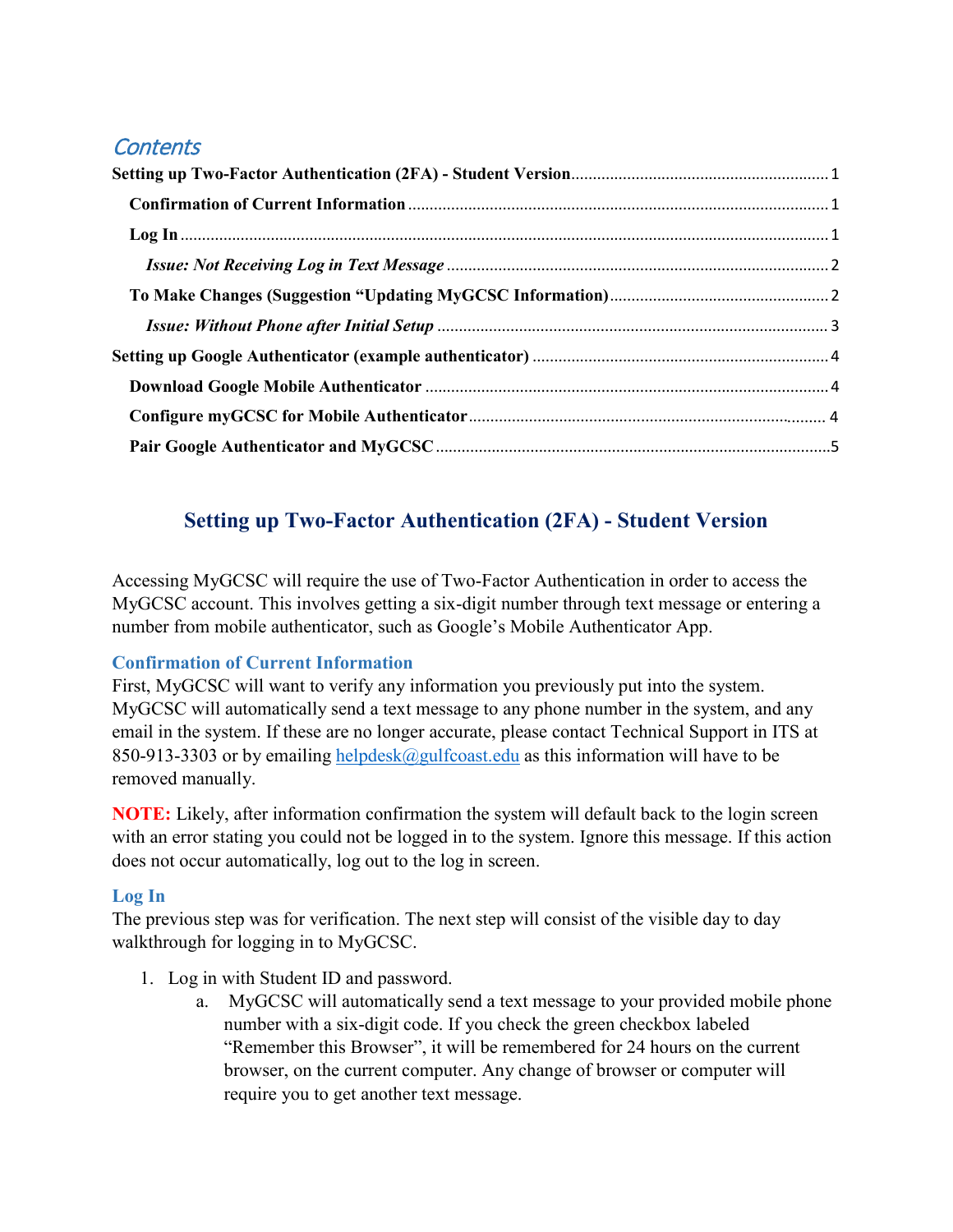b. At first log in, you will be presented other options to use for Two Factor Authentication. One of these is a mobile authenticator, such as the Google, or Microsoft's Mobile Authenticator. This option eliminates the need for receiving a text message at each log in. If not interested in this option, simply select "Permanently Suppress" and hit "Skip".

**NOTE:** These mobile authenticators are an app for iPhone and Android devices that automatically generates a six-digit code, which only requires a connection to the internet once every 30 days to update. This is a good option to have activated if you have trouble getting Wi-Fi or cell service.

# <span id="page-1-0"></span>*Issue: Not Receiving Log in Text Message*

1. Click on "Problems with OTP". This will allow the use of any other method accessible to access your account (Mobile Authenticator if you enrolled, call or email the Technical Support – 850-913-3303, helpdesk $(\partial \text{gulfcoast.edu}).$ 

# <span id="page-1-1"></span>**Updating MyGCSC Information and Settings**

To update user information for MyGCSC including phone number and email settings take the following steps.

- 1. Log in to MyGCSC.
- 2. Select "Manage Your Account Settings" top right side of the MyGCSC window under the "Log Out" link. This will open the "Account Management" page.





#### **Notices**

3. The "Account Management" has multiple options as seen below.

| <b>Account Management</b><br><b>GULF COAST</b><br><b>EMSE 1007</b> |
|--------------------------------------------------------------------|
| <b>Account Details &amp; Activity</b>                              |
| <b>Challenge Questions</b>                                         |
| <b>Registered Email Address</b>                                    |
| <b>OTP Delivery Methods</b>                                        |
| <b>Registered Phones</b>                                           |
| <b>Printed One Time Passcodes</b>                                  |
| <b>Mobile Authenticator</b>                                        |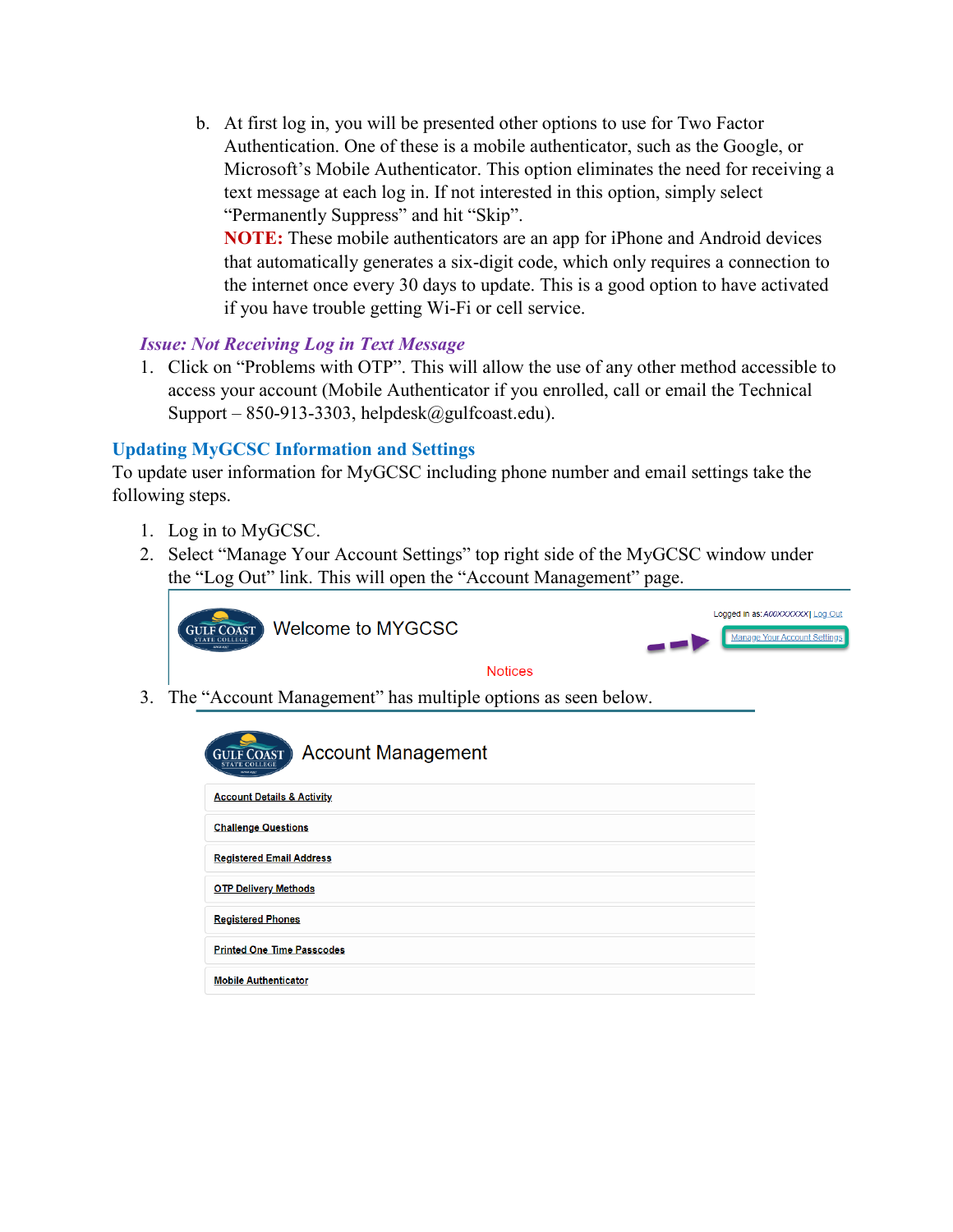a. Account Details & Activity – Provides recent login and reset account activity and how many days utill required password change.

| <b>Account Details &amp; Activity</b>                                      |                                                                             |  |
|----------------------------------------------------------------------------|-----------------------------------------------------------------------------|--|
| <b>Password Expires On:</b>                                                | Tuesday, December 1, 2020 (54 days from today)<br>Change your password now  |  |
| Last Login:<br><b>Last Password Change:</b><br><b>Last Password Reset:</b> | 10/08/2020, 11:20:42 AM<br>10/02/2020, 6:46:42 AM<br>10/02/2020, 6:46:42 AM |  |

b. Challenge Question – These are set up when you initially log in to MyGCSC, Here you have the ability to update the security challenge questions, which are used for resetting the MyGCSC account password.



c. Registered Email Address



d. OTP Delivery Methods – Change the default delivery method to receive the One Time Passcode (OTP).



**Default OTP Methods** 

| Action                 | <b>Method</b> | <b>Modify</b> |
|------------------------|---------------|---------------|
| <b>Website Login</b>   | Phone         | Change        |
| <b>Password Change</b> | Phone         |               |
| <b>Account Unlock</b>  | Phone         | Change        |
| <b>Password Reset</b>  | Phone         | Change        |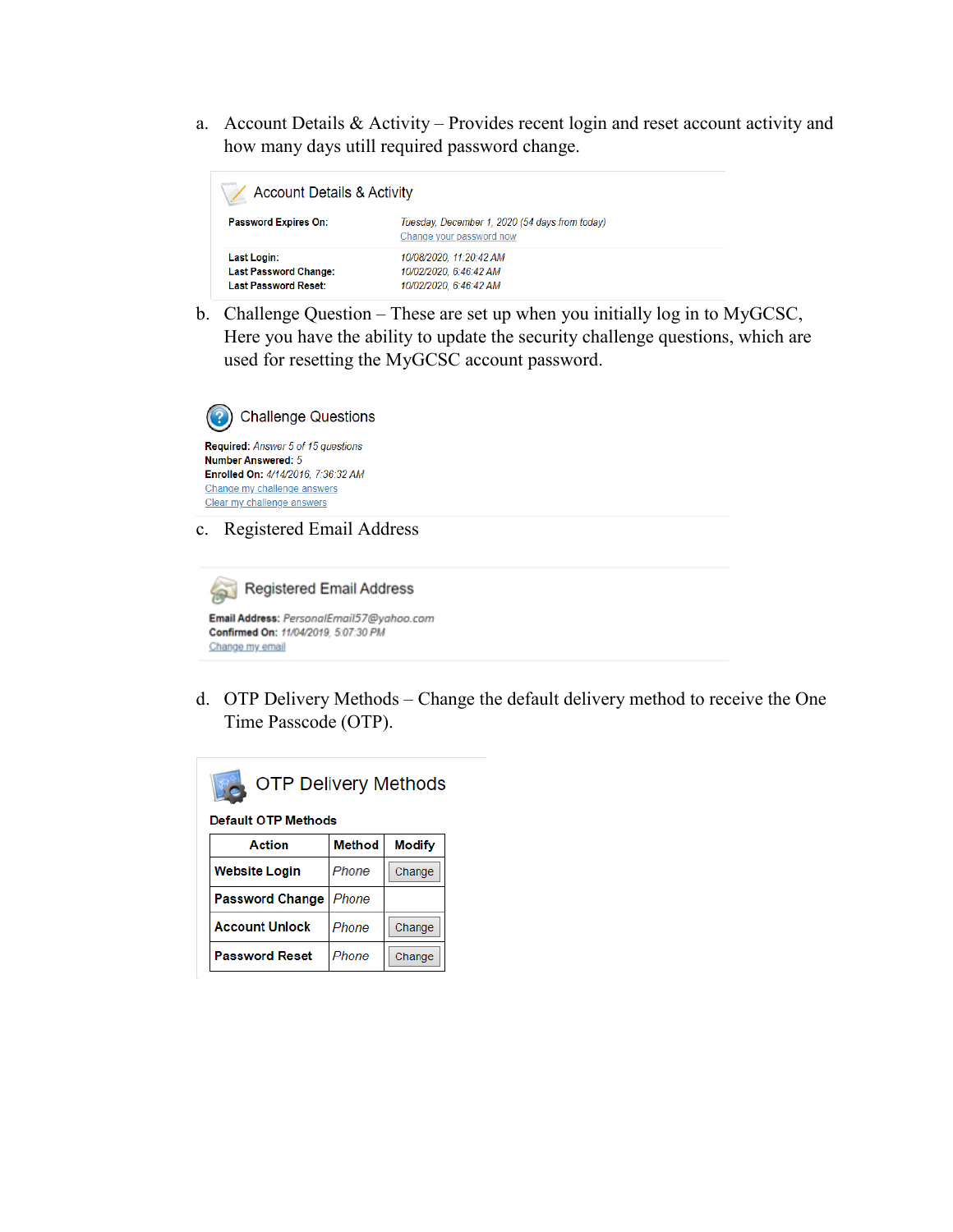e. Registered Phones – Setup or update (remove/add) a mobile phone used for OTP.



#### f. Mobile Authenticator

**Mobile Authenticator** Enabled On: 7/03/2018, 10:39:31 AM Last Used: [Never] Phone Type: Android Entry Description: GCSC (A00XXXXXX) Disable mobile authenticator

### <span id="page-3-0"></span>*Issue: Without Phone after Initial Setup*

Mobile phone at home? Need access to access MyGCSC?

Stop by the Technical Support desk for assistance with a one-time password from one of our ITS team members. The Technical Support desk is located in the Library building right pass the main library circulation desk or stop at the library circulation desk and use the phone to call for assistance ext. 3303.

# **Setting up Mobile Authenticator**

<span id="page-3-1"></span>We use Google's Authenticator app as an example, but offerings from Microsoft and others work similarly.

#### <span id="page-3-2"></span>**Download Google Mobile Authenticator**

1. Navigate to the appropriate app store and download the Google Authenticator, on either iOS or Android devices

**NOTE:** The example images are for an iPhone, but the process should be similar for Android devices.

2. Opening the application for the first time will ask for permission to use your camera. Some devices may wait until you try to add a connection to request such permission.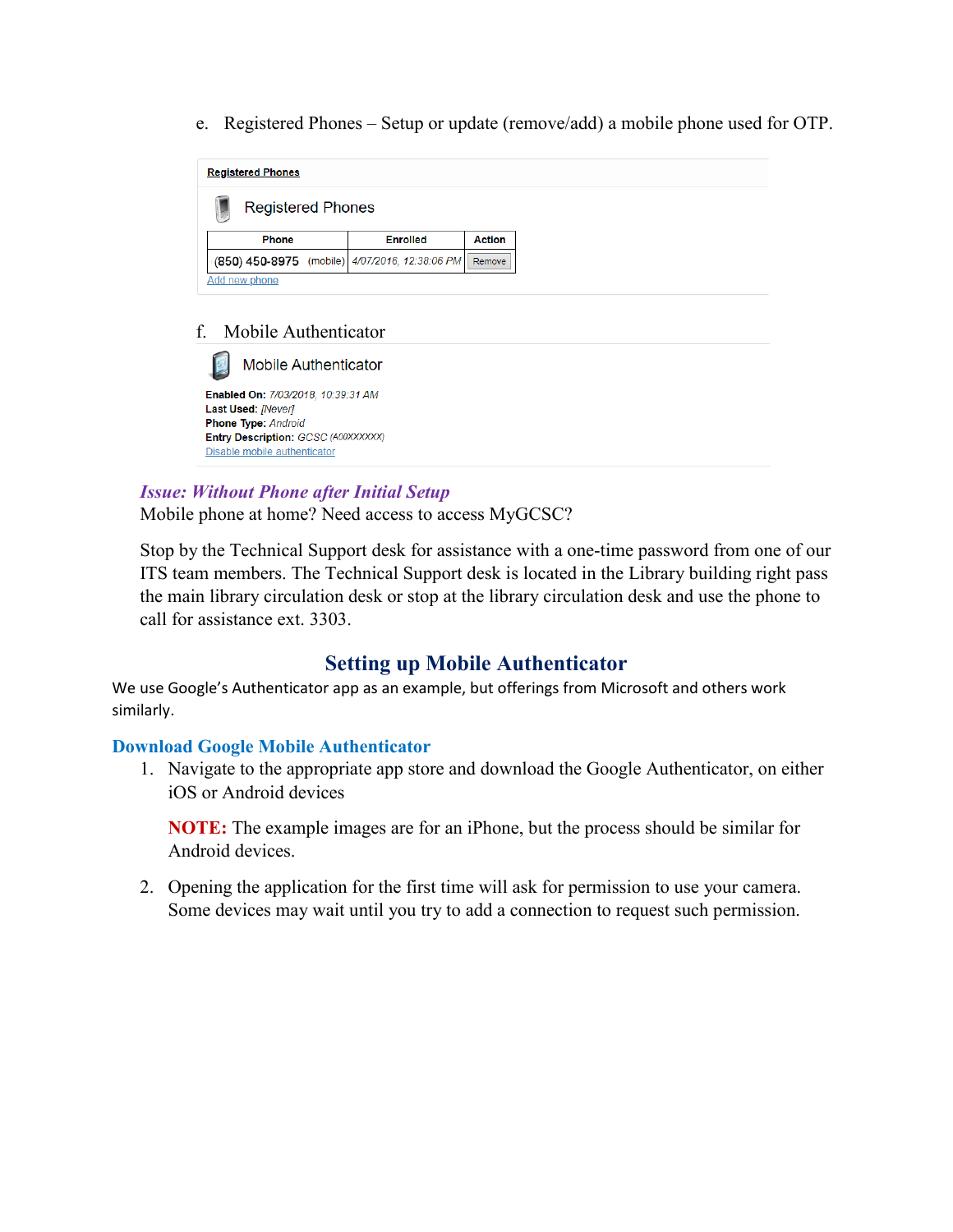

# **Configure MyGCSC for Mobile Authenticator**

1. Navigate to the MyGCSC portal, [https://mygcsc.gulfcoast.edu,](https://mygcsc.gulfcoast.edu/) enter your User Name (Student ID, A00#) and password for access and select "Login".

| <b>MYGCSC LOGIN</b>                     |                        |                          |
|-----------------------------------------|------------------------|--------------------------|
| <b>User ID (students use AXXXXXXXX)</b> |                        |                          |
| A00XXXXXX                               |                        | <b>GULF COAST</b>        |
| Password                                |                        | <b>STATE COLLEGE</b>     |
|                                         |                        | <b>SENSIE FAX</b>        |
| <b>Student User ID Lookup</b>           |                        |                          |
| Login                                   | <b>Change Password</b> | <b>User Self Service</b> |

- a. First Time Log in
	- i. At first log in use the provided password found in the welcome letter from Enrollment Services.
	- ii. At successful log in a presented series of verification steps are required as well as a Two-Factor Authentication option. One of them will be the Google Mobile Authenticator.

| <b>Mobile Authenticator</b><br>Enabled On: [Never]<br>Enable mobile authenticator |        |                                                                                                                                  |
|-----------------------------------------------------------------------------------|--------|----------------------------------------------------------------------------------------------------------------------------------|
| <b>Mobile Authenticator Enrollment</b>                                            |        | Please first download and install the Google Authenticator or PortalGuard Password Reset app from the appropriate app store      |
| for your phone.<br>your next login.                                               |        | When ready, please choose your phone type to continue. You can skip this enrollment but you will be asked to enroll again during |
| <b>Phone Type</b>                                                                 | iPhone | $\sim$                                                                                                                           |
| Continue                                                                          |        | Cancel                                                                                                                           |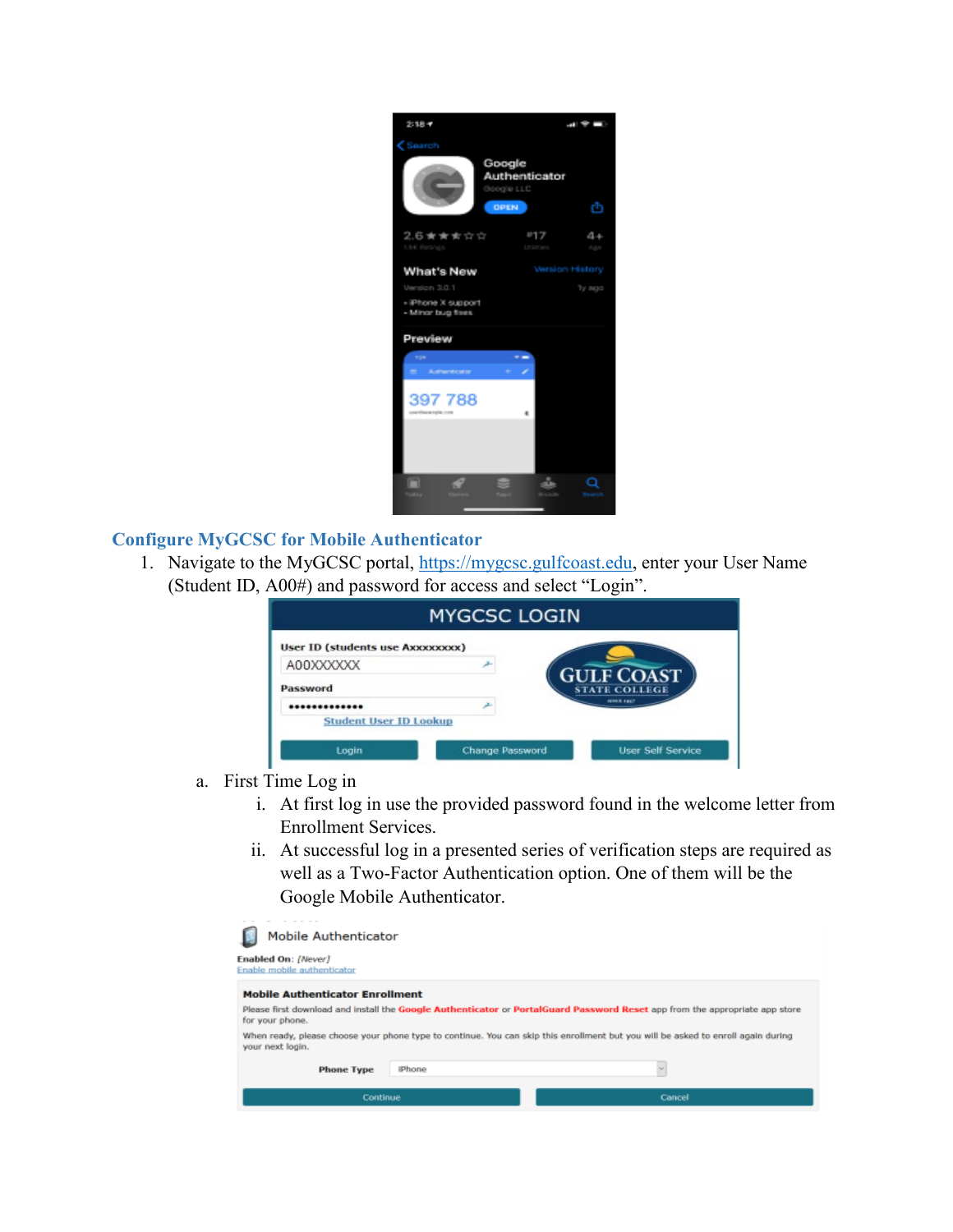- b. Accessing Through Account Settings
	- i. If this is not your first time logging in since Two-Factor Authentication has been enabled, select "Manage Your Account Settings" in the upper right of the portal. Then select "Mobile Authenticator".

| <b>GULF COAST</b><br>state colleg                                                                                           | Welcome to MYGCSC |                                                                                                                                  | Logged in as: A00XXXXXXI Log Out<br><b>Manage Your Account Settings</b> |
|-----------------------------------------------------------------------------------------------------------------------------|-------------------|----------------------------------------------------------------------------------------------------------------------------------|-------------------------------------------------------------------------|
|                                                                                                                             |                   | <b>Notices</b>                                                                                                                   |                                                                         |
| <b>Mobile Authenticator</b><br>Enabled On: [Never]<br>Enable mobile authenticator<br><b>Mobile Authenticator Enrollment</b> |                   |                                                                                                                                  |                                                                         |
| for your phone.                                                                                                             |                   | Please first download and install the Google Authenticator or PortalGuard Password Reset app from the appropriate app store      |                                                                         |
| your next login.                                                                                                            |                   | When ready, please choose your phone type to continue. You can skip this enrollment but you will be asked to enroll again during |                                                                         |
| <b>Phone Type</b>                                                                                                           | iPhone            |                                                                                                                                  |                                                                         |
| Continue                                                                                                                    |                   | Cancel                                                                                                                           |                                                                         |

2. Choose the appropriate device type and click continue.

# <span id="page-5-0"></span>**Pair Google Authenticator and MyGCSC**

- 1. Open the Google authenticator app previously downloaded.
- 2. Click on the "+" in the upper right-hand corner. Then select the "Scan Barcode" option that appears in the bottom of the app.